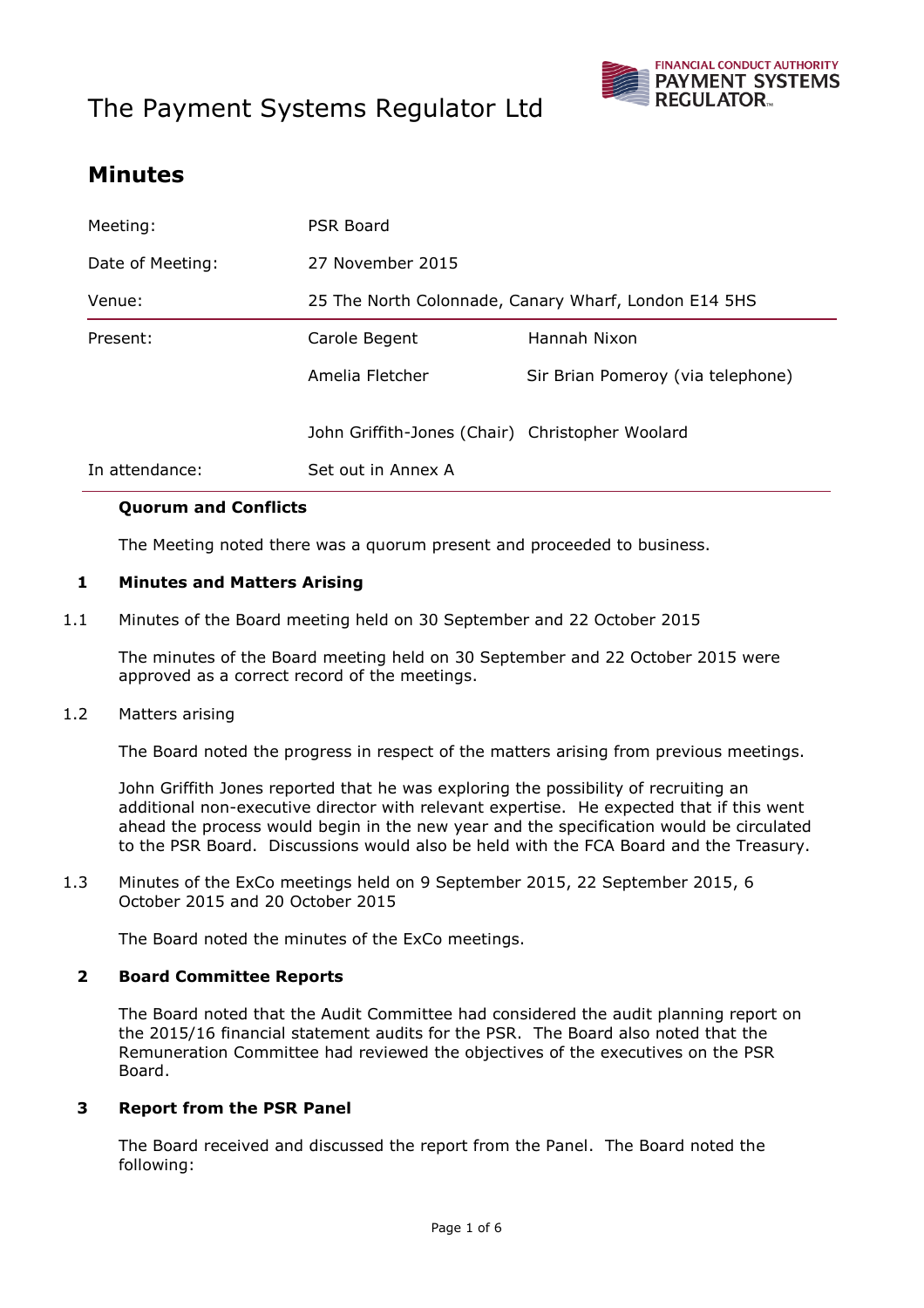- the PSR and PSR Panel had been working closely to get the right balance to enable meaningful and appropriate involvement of the Panel;
- the Panel had expressed an interest in further engagement outside of scheduled meetings. Hannah Nixon and Stephen Locke were asked to consider appropriate engagement with the PSR Panel;
- the planned effectiveness review of the Panel. The Board agreed to invite Stephen Locke to the Board to present the findings of the review;
- the work of the Panel in relation to payment systems. It was noted that this work was also relevant to the FCA and consideration should be given to how the FCA and PSR Panels could work together to consider cross-cutting payment services matters;
- the relationship between the PSR Panel and the Payment Strategy Forum was being developed. The Board agreed to invite Ruth Evans, the newly appointed Chair, to a future meeting.

## **4 Report from the Managing Director**

The Board received and discussed the report from the Managing Director and noted the following points:

- the PSR was operating in an increasingly mature state and fully dispatching its core functions;
- the momentum and strategic thinking in the payments industry was increasing as a result of the engagement by the industry and also the PSR's involvement;
- the approach to risk and Second Line of Defence to the PSR. The PSR Board would continue to review PSR risks; and
- the changing governance structure at LINK.

#### **5 Specific items of business**

5.1 Senior Managers Regime

The Board considered the individual statements of responsibility and the responsibilities map, which would be developed and considered alongside the FCA's Senior Managers Regime.

#### 5.2 PSR 2016/17 PSR Work Programme and Annual Plan for 2016/17

The Board considered the details of the PSR's proposed 2016/17 work programme and annual plan to deliver against agreed objectives and the following points were noted:

- The PSR had demonstrated its commitment to the better regulation agenda in 2015/16 through proportionate, evidence-based regulation and would continue this in 2016/17;
- The PSR would work with the Better Regulation Executive and HM Treasury to demonstrate that PSR's work was pro-competition;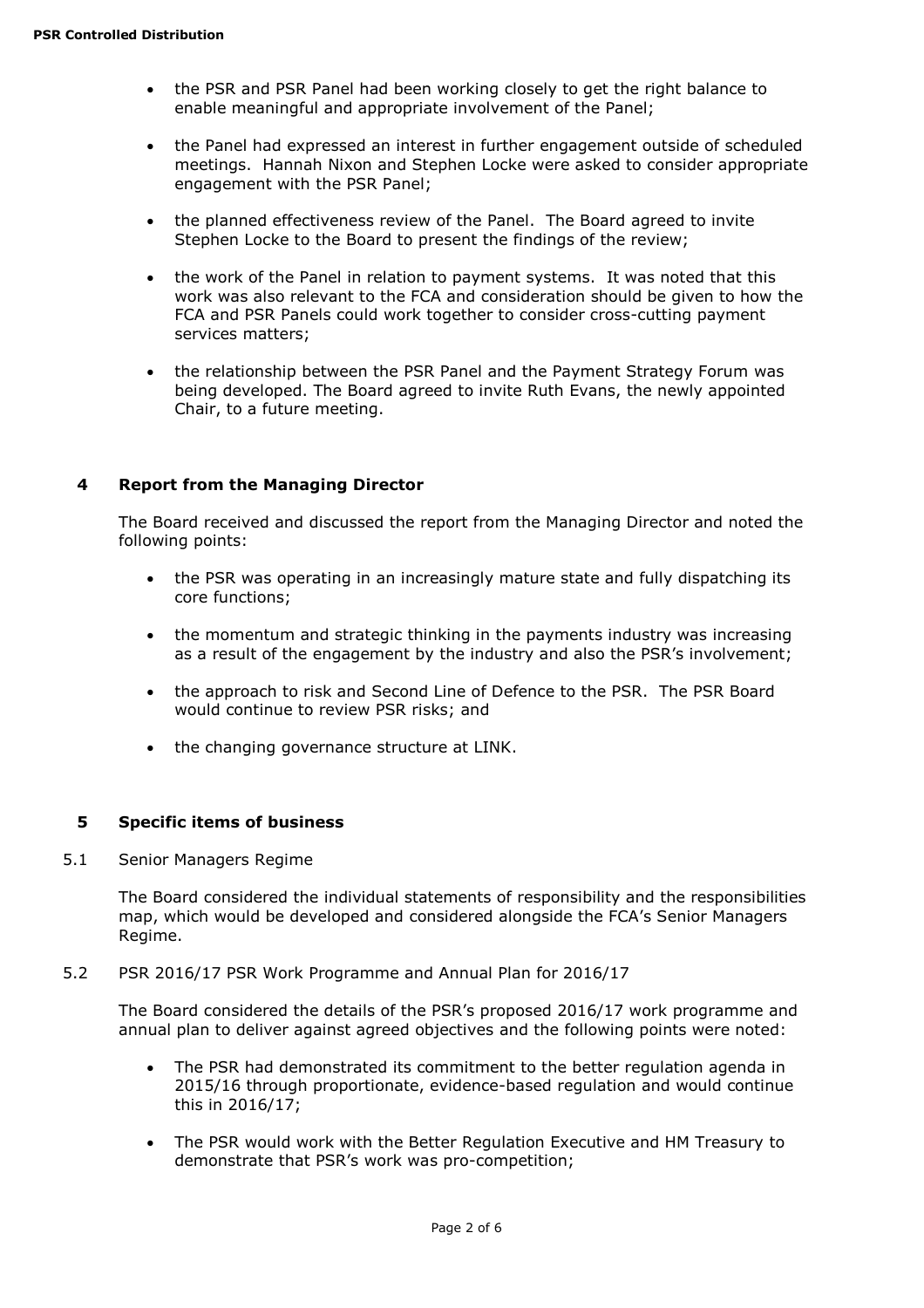- Proposed projects for 2016/17 would be based on the broad themes of promoting competition and innovation, building on the PSR's first year and the PSR Business;
- Where appropriate, there should be joint working between the FCA and PSR on matters of shared relevance; and
- The handling of market sensitive information in the PSR Annual Plan would be consistent with the procedure followed by the FCA.

Following discussion, the Board was content with the direction of Plan and approved the PSR Work Programme and Annual Plan for 2016/17, subject to confirmation of working assumptions by the FCA. The final Annual Plan incorporating the Work Programme and the Budget would be submitted to the Board for final approval in January. The Annual Plan and the Budget would be submitted to the FCA Board for approval in February.

#### 5.3 PSR 2016/17 Fees

The Board considered the methodology for how PSR fees were raised in 2015/16 and noted that in 2016/17 the PSR would have functions in addition to those set out in FSBRA. These would be functions under the Interchange Fee Regulation (IFR), which would come into effect in December 2015, and the Payment Accounts Directive (PAD), which would come into effect in mid-2016.

The Board agreed the following proposals should be consulted on:

- The PSR's FSBRA annual funding requirement would be allocated using the same methodology used in 2015/16 of equally allocating fees across all FSBRA regulated pan-UK payments systems, and using the same fee calculation and collection methodology with operators acting as collection agents and billing their payment service providers (PSP) direct members, acquirers and card issuers operating in the UK. Fees invoiced by operators were to be based on PSP's relevant UK transaction volumes realised through each regulated payment system, or shareholdings in the operator in the case of Northern Ireland Cheque Clearing;
- For the PSR's IFR annual funding requirement, allocation to individual IFR card payment systems will depend on the scale of the relevant UK presence of each card payment system subject to the IFR, with three tiers based on UK transaction volumes:
	- o for large IFR card payment systems, a similar method would be used for allocation of the PSR's IFR Annual Funding Requirement (AFR) as that used in 2015/16 for the FSBRA AFR, namely equal allocation across all the relevant card payment systems;
	- $\circ$  an adjustment, where card payment systems with limited UK presence would each pay a modest flat fee of 0.5% of the IFR AFR;
	- $\circ$  for IFR card payment systems with very limited UK presence, no PSR IFR fee would be levied on the system or its participants;
- the minimum threshold used in 2015/16 for FSBRA card systems would be used in 2016/17 for both FSBRA and IFR card payment systems, and would apply to individual acquirers and card issuers operating in the UK – below the minimum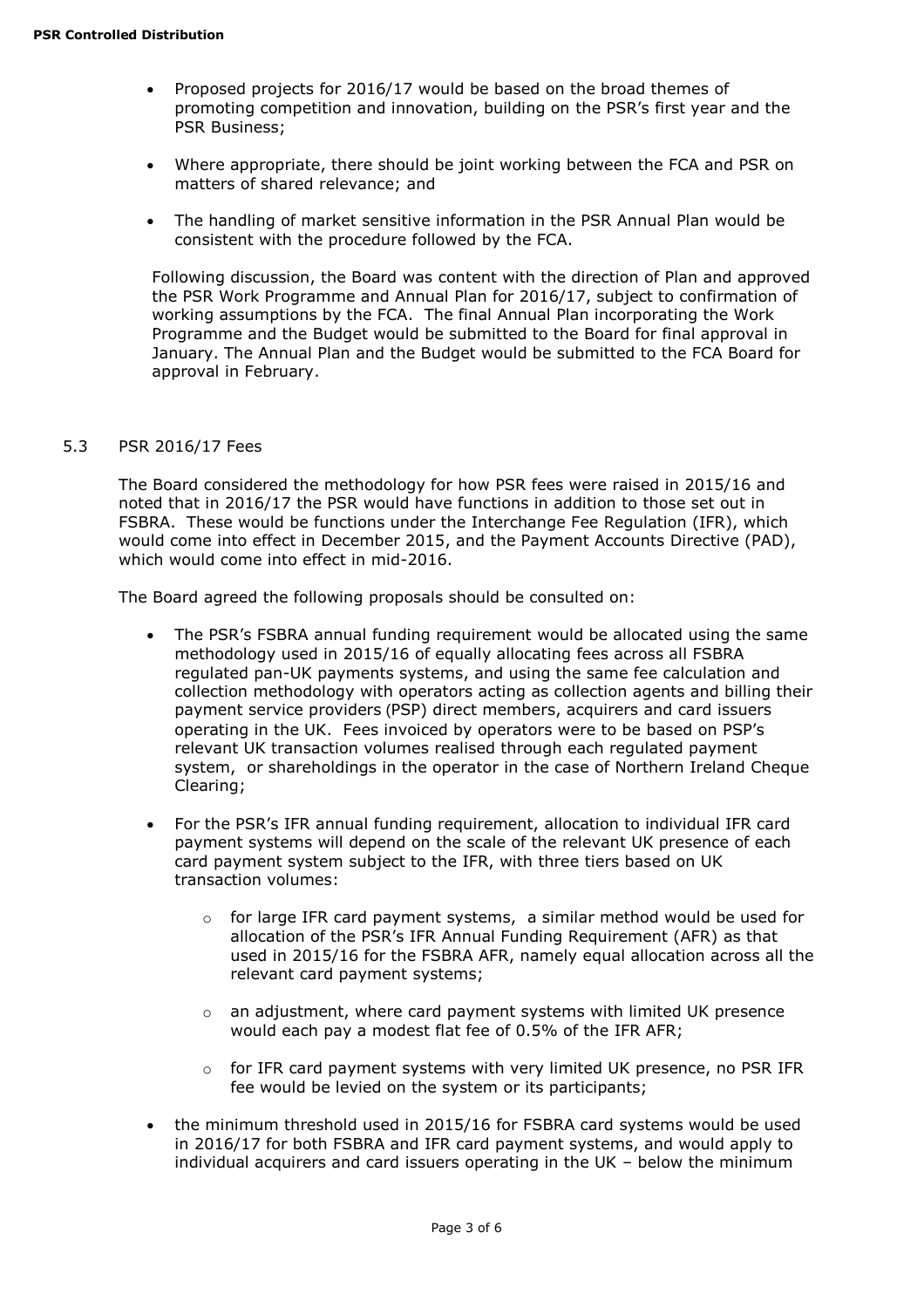threshold. An acquirer or card issuer is exempted from paying the relevant PSR fee for participation in that FSBRA or IFR card payment system.

The Board noted that based on the current PAD draft statutory instrument, the PSR would be permitted to recover fees for its work under PAD only from the relevant switching scheme operators, and that a consultation on PAD fees would take place in 2016.

The Board delegated authority to the Managing Director to make any final changes to the 2016/17 PSR fees consultation paper before publication.

5.4 Infrastructure Market Review: Initial Findings

The Board considered the summary of responses from the infrastructure market review and the initial findings and emerging issues.

5.5 Indirect Access Market Review: Initial Findings

The Board considered a summary of the findings of the market review to develop a deeper understanding of the supply of indirect access to interbank payment systems.

5.6 Interchange fee regulation

The Board reviewed a paper outlining the proposed approach to publishing the draft Guidance alongside a consultation on the PSR's approach to monitoring and enforcing compliance with the IFR. The Board noted the PSR's role as a competent authority for the Interchange Fee Regulation (IFR) and that some IFR provisions come into force on 9 December.

The Board considered the proposal and associated risks of the proposals in the supporting papers and agreed:

- the publication of a consultation and draft Guidance before 9 December;
- the better view of the law was that commercial cards were those that were paid off directly from the employer's bank account and the PSR's Guidance should reflect this; and
- the better view of the law was that the Diners Club International scheme was a four-party scheme and was subject to the interchange fee caps, and the PSR's Guidance should reflect this.

The Board noted that the above decisions would not affect the consultation on IFR fees allocation for 2016/17.

5.7 Competition between Operators

The Board considered a paper on the potential for competition between interbank operators. It noted the key findings and principles and the specific characteristics of these operators. The Board noted the following:

 the greatest potential gains from competition in payment systems were at the infrastructure level;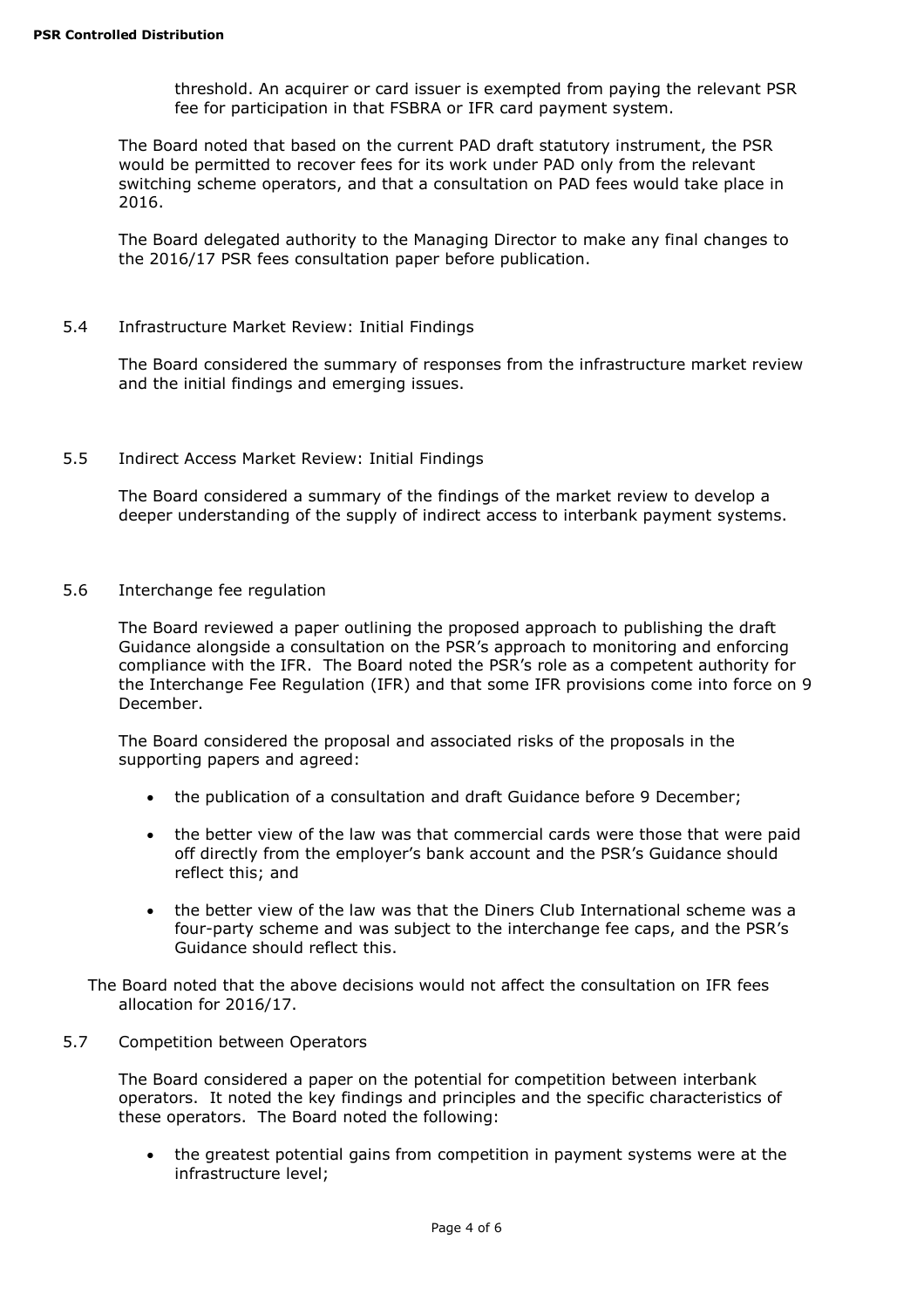- different arrangements at operator level under which competition between infrastructure providers could be facilitated; and
- potential for competition between operators, alongside the work on collaboration and consolidation would be taken forward by the Payments Strategy Forum.

The Board supported the principles in the paper and requested that "facilitating direct access to markets" be added as an additional principle for competition between interbank operators. The Board agreed that the PSR should take a neutral stance on the future number of interbank operators and the specific characteristics of those operators subject to the developments being consistent with those principles.

# **6 For information**

6.1 Consumer Redress

The Board noted the report and the on-going dialogue with the FCA about the arrangements for consumer protection and in particular to the extent to which there was a cascade of liabilities through the system. The Board emphasised the need for all forms of failure to be covered under consumer redress.

The FCA and PSR were asked to continue to discuss the arrangements to reach an agreement.

#### 6.2 Minutes of the PSR Away Day held on the 30 September 2015

The Board noted the minutes of the PSR Away Day held on the 30 September 2015.

#### **7 Decisions of the Board**

The Board noted the decisions made outside the meeting in relation to the Interchange Fee Regulation.

#### **8 Any Other Business**

The Board discussed whether the governance arrangements for approving market reviews remedial actions were appropriate and agreed that the different options to do this should be considered.

Assistant Company Secretary